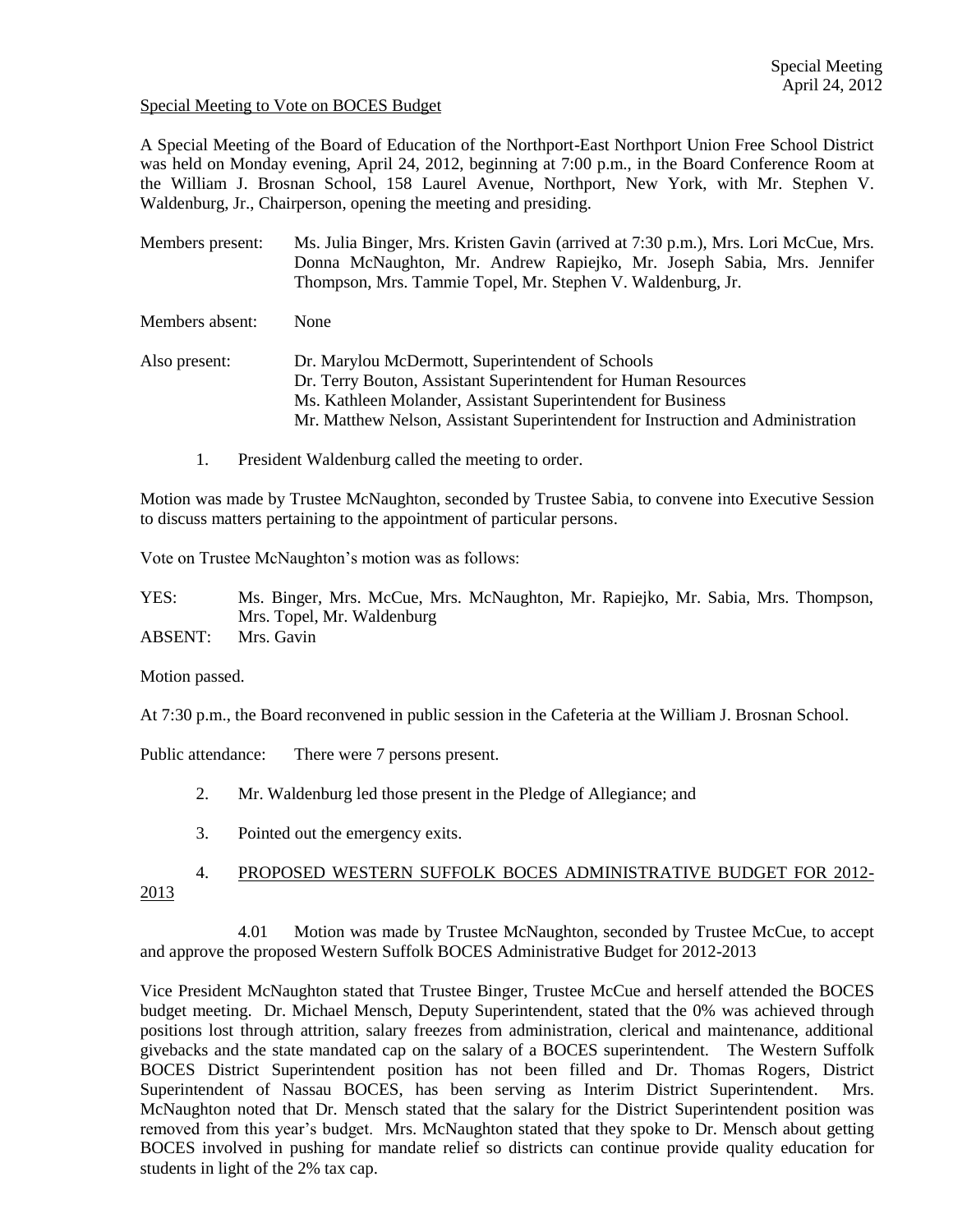Vote on Trustee McNaughton's motion to accept and approve the proposed Western Suffolk BOCES Administrative Budget for 2012-2013 was unanimously carried.

5. CANDIDATES FOR THREE YEAR TERMS ON THE WESTERN SUFFOLK BOCES BOARD OF EDUCATION

5.01 Motion was made by Trustee McCue, seconded by Trustee Binger, to approve the following candidates for three year terms on the Western Suffolk BOCES Board of Education:

5.01.1 Mr. Sydney Finkelstein (Elwood UFSD)

5.01.2 Mr. Salvatore Marinello (West Babylon UFSD)

Unanimously carried.

Dr. McDermott announced that due to unused snow days the District will be closed on Friday May 25<sup>th</sup>.

# 6. APPROVAL OF MINUTES, TREASURER'S REPORT AND MONTHLY SUMMARY OF RECEIPTS AND DISBURSEMENTS

Motion was made by Trustee Thompson, seconded by Trustee Sabia, to approve all items under 6.01

6.01 Minutes

- 6.01.1 Special Meeting, March 19, 2012
- 6.01.2 Special Meeting, March 26, 2012
- 6.01.3 Preliminary Public Hearing, April 2, 2012
- 6.01.4 Special Meeting, April 16, 2012

Unanimously carried

Motion was made by Trustee Thompson, seconded by Trustee Rapiejko, to approve item 6.02

- 6.02 Treasurer's Report and Monthly Summary of Receipts and Disbursements
	- 6.02.1 Treasurer's Report for the period January 1, 2012 through January 31,

2012

6.02.2 Monthly Summary of Receipts and Disbursements for January 2012

Unanimously carried.

6.03 For Information: Claims Auditor's Report for Warrants and Schedule of Claims

6.03.1 Warrants and Schedule of Claims for payments dated: January 2012 (Wire Transfer Report), January 13, 2012 (Accounts Payable Warrant), January 13, 2012 (Payroll Trust & Agency Warrant), January 31, 2012 (Accounts Payable Warrant), January 27, 2012 (Payroll Trust & Agency Warrant), January 2012 (Claims Audit Report)

Motion was made by Trustee McNaughton, seconded by Trustee Topel, to approve all items under 7.

7. SUPERINTENDENT'S REPORT, GENERAL

7.01 Personnel Schedules, each dated April 24, 2012, and each attached and made part of the official minutes: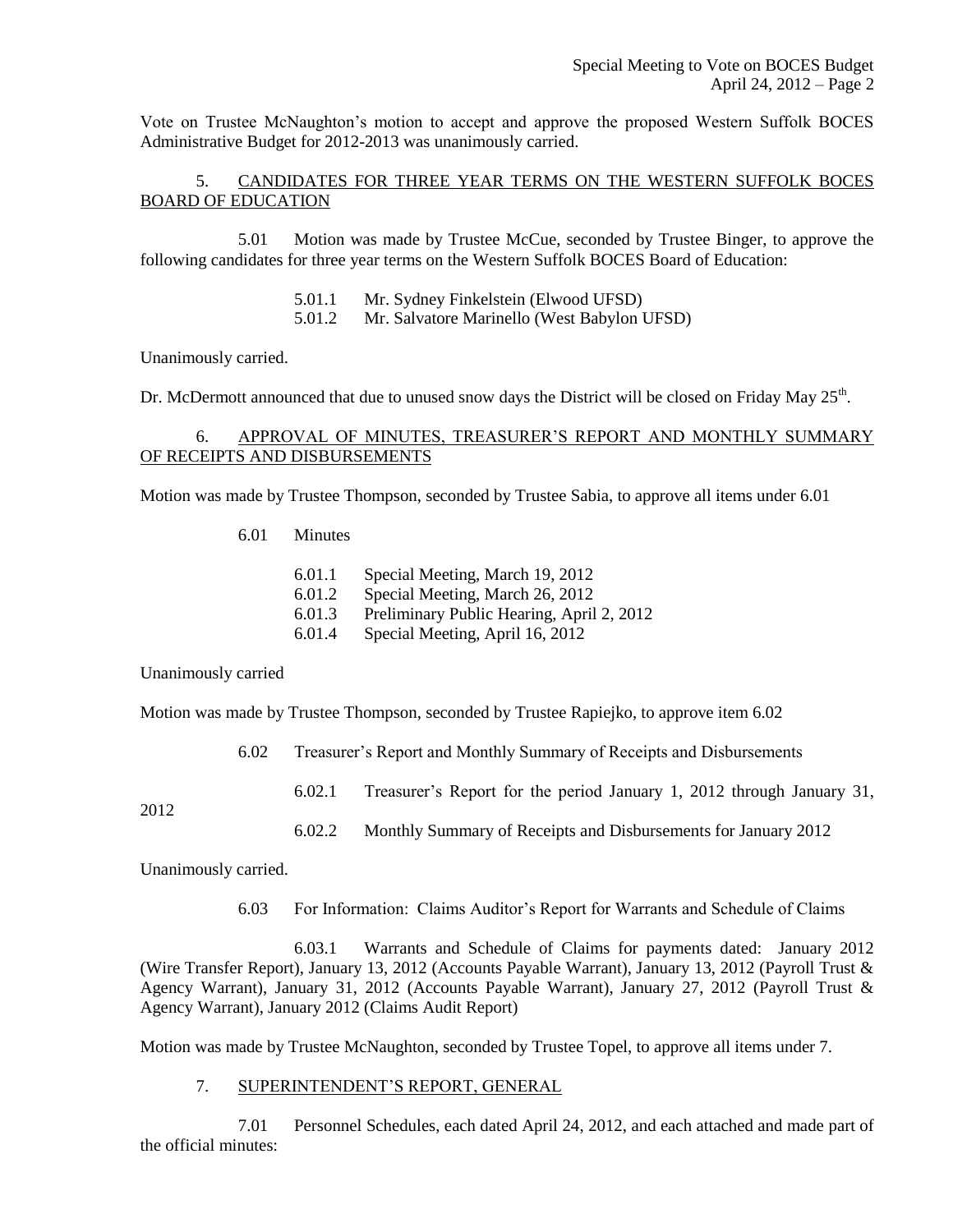|         | $7.01.1$ Schedule A – Certified Staff  |
|---------|----------------------------------------|
|         | $7.01.2$ Schedule C – Salary Transfers |
| - - - - |                                        |

7.01.3 Schedule B – Non-Instructional Staff

President Waldenburg announced the retirement of Margaret McHale, Registered Nurse at Northport High School, after 26 years of service to the District.

7.02 Adopting the Calendar of 2012-2013 Board of Education Meetings

Motion was made by Trustee Thompson, seconded by Trustee Topel to approve all items under 8.

### 8. SUPERINTENDENT'S REPORT FINANCIAL

8.01 Approving transfer of general fund appropriations in the 2011-2012 budget

8.02 Approving the disposal of outdated and/or badly worn library materials at Bellerose Avenue Elementary School, Dickinson Avenue Elementary School, Fifth Avenue Elementary School and Northport High School

There was a brief discussion on how the books were going to be disposed. Dr. McDermott stated that she would look into the possibility of the IB program starting a project of donating books to countries in need of books for startup libraries.

8.03 Approving a Memorandum of Agreement dated March 28, 2012 between the negotiating representatives of the Northport-East Northport Teacher Aides Association and the negotiating representatives of the Northport-East Northport Union Free School District

8.04 Approving the following change order:

8.04.1 Change Order Number 1, dated December 15, 2011, SED Project #58-04- 04-03-0-004-019, Fifth Avenue Elementary School, reduction in the amount of \$5,000.00

8.05 Approving an Engagement Letter from Albrecht, Viggiano, Zureck & Company, PC for the preparation of the June 30, 2012 financial statements

8.06 Approving an agreement with Actuarial & Technical Solutions, Inc. to provide a liability evaluation of the District's workers' compensation self-insurance program for the fiscal year ending June 30, 2012 financial statements

8.07 Approving an agreement with Actuarial & Technical Solutions, Inc. to provide an interim analysis of the District's OPEB obligation under GASB 45 for the June 30, 2012 financial statements

8.08 Authorizing the Board President to sign a contract with the following school district to provide health services for Northport-East Northport students attending schools in that district during the 2011-2012 school year:

8.08.1 Smithtown Central School District, four (4) students attending Harbor Country Day School and thirteen (13) students attending Smithtown Christian School @ \$862.75, totaling \$14,666.75

Vote on Trustee Thompson's motion to approve all items under 8. was unanimously carried.